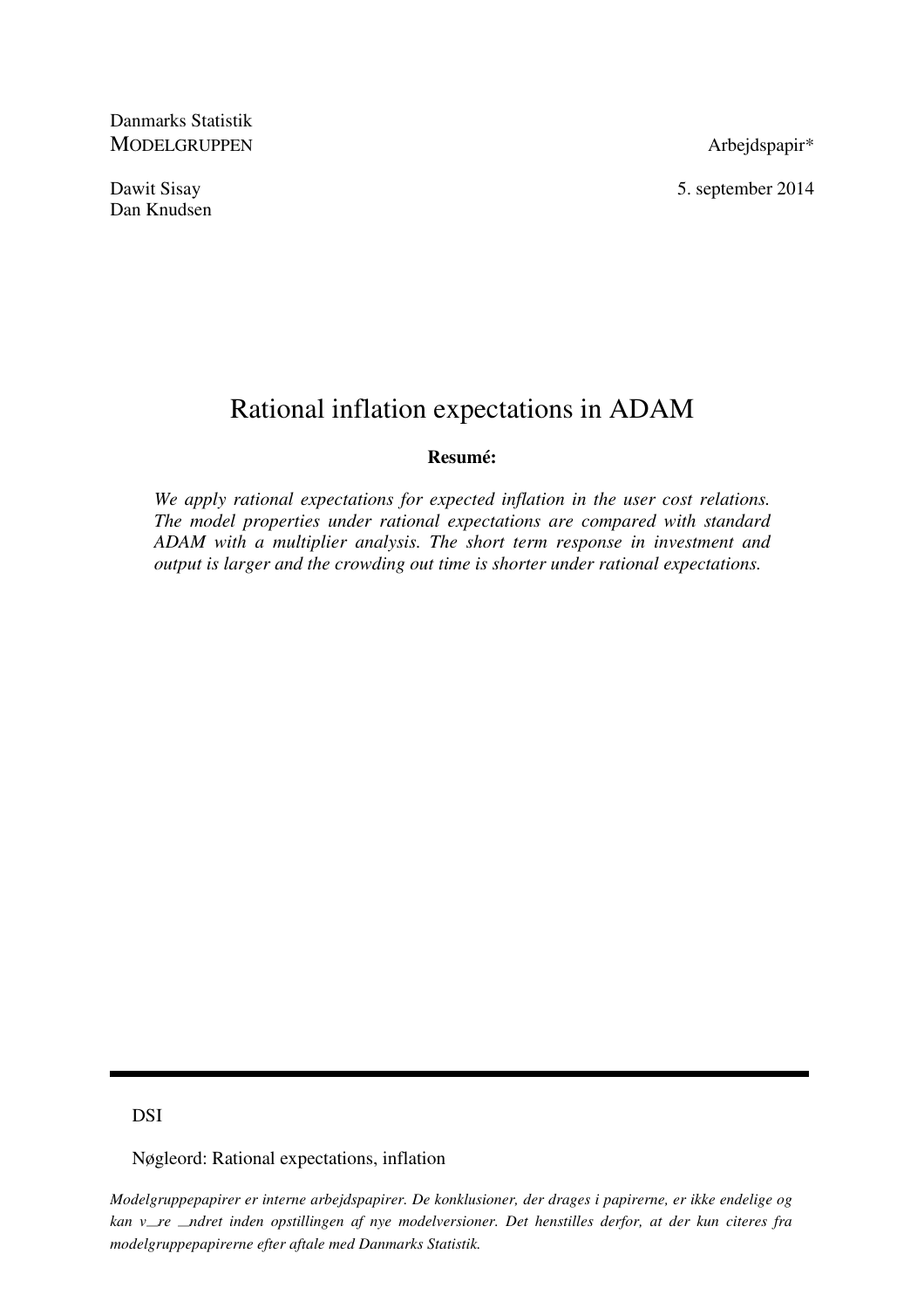#### **1. Introduction**

The paper, DSI15111, examined rational expectations (RE) in the housing submodel for expected inflation, which directly enters the user cost relation. It was necessary to consider a small sub-model due to technical problems in solving a large model with RE in Pcim. This exercise can now be repeated for the whole model as Gekko is equipped with the Fair-Taylor method for solving models with leaded variables. This has been tested in SOA23114, where a rational expectation is considered in the wage equation, macro-consumption equation and housing model. A more detailed discussion of expectation formation can also be found in DKN161213. In the present paper, we consider rational expectations for all expected inflations in the user cost relations.

### **2. Inflation Expectations**

The user cost relation for machinery and buildings includes a term for expected inflation,  $\pi^e$ , which is formulated as adaptive expectation:

$$
\pi_t^e = \theta \cdot \left(\frac{pi_t}{pi_{t-1}} - 1\right) + (1 - \theta) \cdot \pi_{t-1}^e \tag{1}
$$

Where  $pi_t$  is investment price. Current expectations of future inflation depend on past expectations and an error adjustment term  $\theta$  in which current expectations are adjusted according to current actual inflation. The model property will depend on the values of  $\theta$  and the lag structures in (1), these are explored in TMK12901. Currently, all inflation expectations are exogenous in ADAM to ensure stability in the model.

In this paper we replace (1) with rational expectation of the form:

$$
\pi_t^e = \frac{1}{3} \cdot \left( \frac{pi_{t+1}}{pi_t} + \frac{pi_{t+2}}{pi_{t+1}} + \frac{pi_{t+3}}{pi_{t+2}} \right) - 1 \tag{2}
$$

The theory of rational expectation assumes that expectations are modelconsistent and agents do not make systematic errors in their forecast. Equation (2) postulates that on average agent's inflation forecast will be correct and is equal to the average inflation in three future time periods. Using three leaded terms is necessary for the model to converge, see also SOA23114. We apply (2) to a total of 14 inflation expectation equations in ADAM, see appendix for a complete list.

#### **3. Multiplier Analysis**

Here we compare the model properties under rational inflation expectation with standard ADAM through a multiplier analysis. We consider the following shocks in the model version july-13: i) Demand side shock – an increase in public purchase of goods and services; ii) Supply side shock – an increase in labour supply; iii) a shock in interest rates – a permanent fall in interest rates.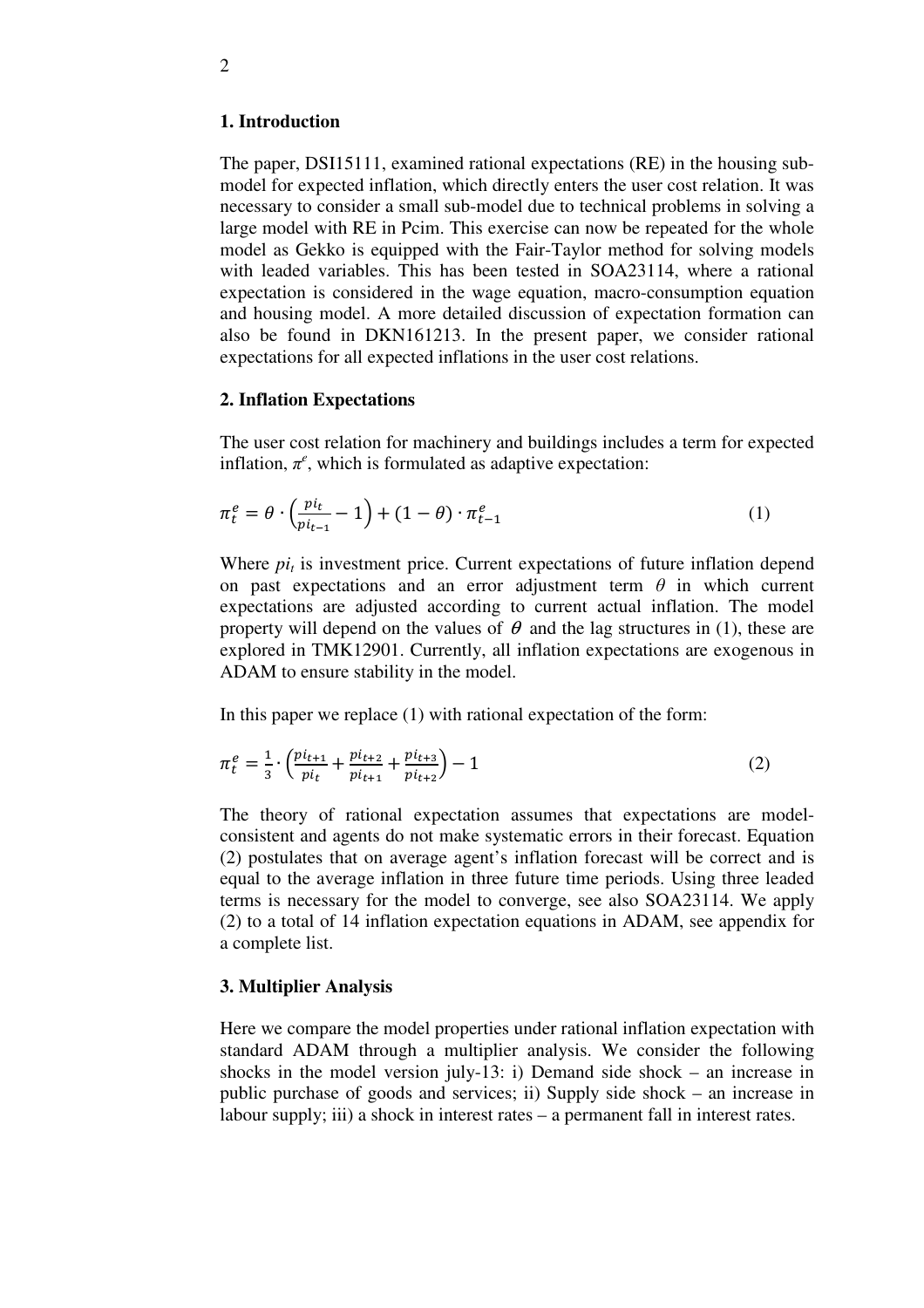#### **i) An increase in public purchase of goods and services.**

The public spending is permanently increased by 1 billion kroner. Figure 1 shows the effect on selected variables – the label 'ADAM' is for standard july-13 model version, and 'RE' and 'RE\*' are for july-13 model with rational inflation expectation, the difference is that in the former investment price *pibh* and in the latter house price *phk* is used for expected inflation in the housing model.





The higher public consumption expands total demand and both domestic production and imports increase relative to the baseline. The higher domestic economic activity raises employment. The lower unemployment eventually pushes wages and thus prices upward and exports decline and imports increase relative to the baseline. Eventually, the effect on employment returns to the baseline.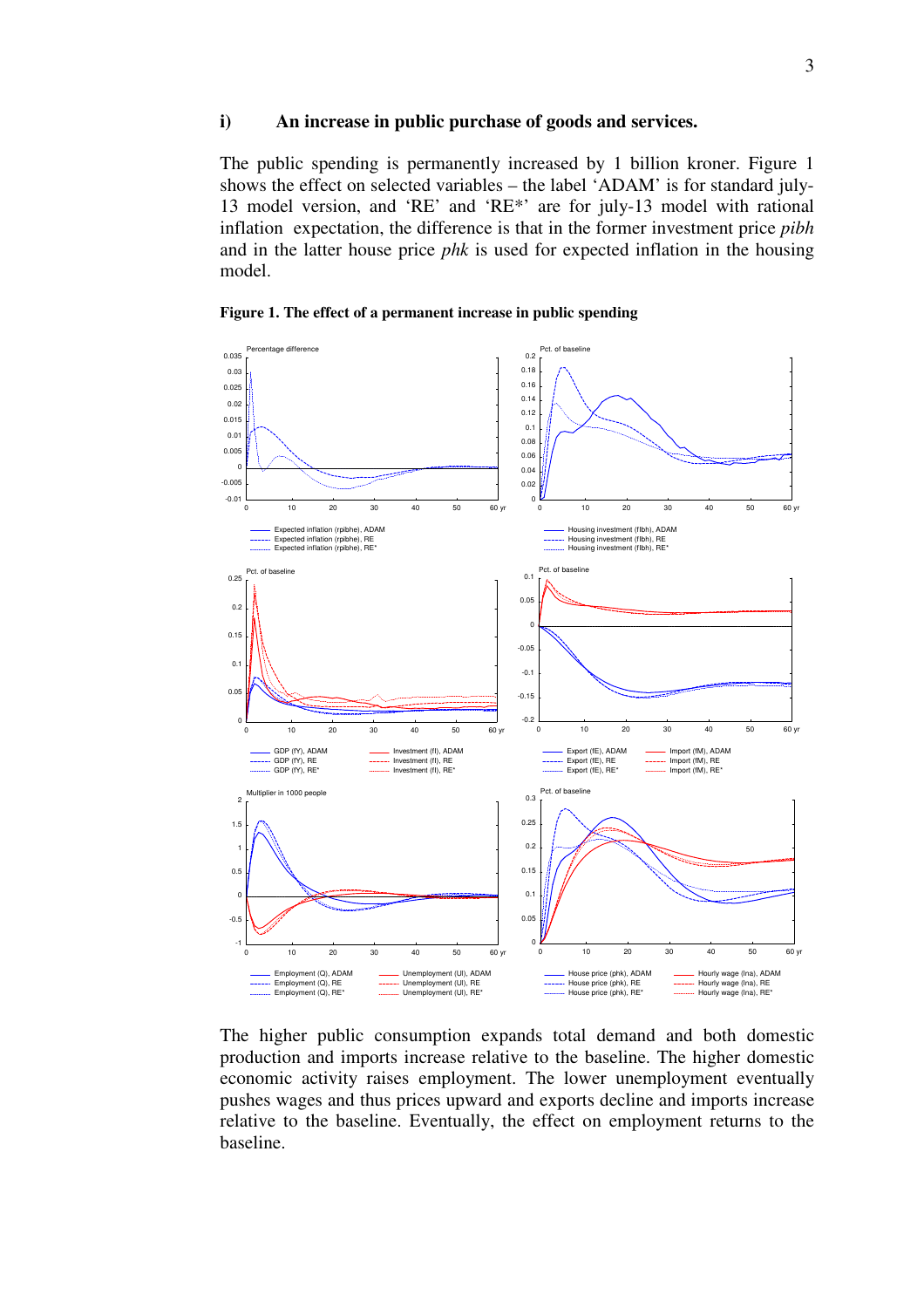Under rational expectation, the initial response in investments is higher because agents know prices will be higher in the future and expected inflation increases already today and reduces user cost. The lower user cost expands investment. The strong initial response in investment is also reflected on total output and imports. The response of house price is also stronger. Agents know in advance that an increase in public spending will raise house prices and as they start buying houses prices increase. Overall, RE reduces the crowding out time from 20 in standard ADAM to 16 in RE and 17 in RE\*. Basing inflation expectation on house price (RE\*) prolongs the return of house price to the baseline, and slows down the whole process.

#### **ii) An increase in labour supply**

Labour force is permanently increased by approximately 1 percent of the total employment, which is achieved by reducing the number of people outside the labour force not receiving transfers with 27000.



**Figure 2. The effect of a permanent increase in labour supply**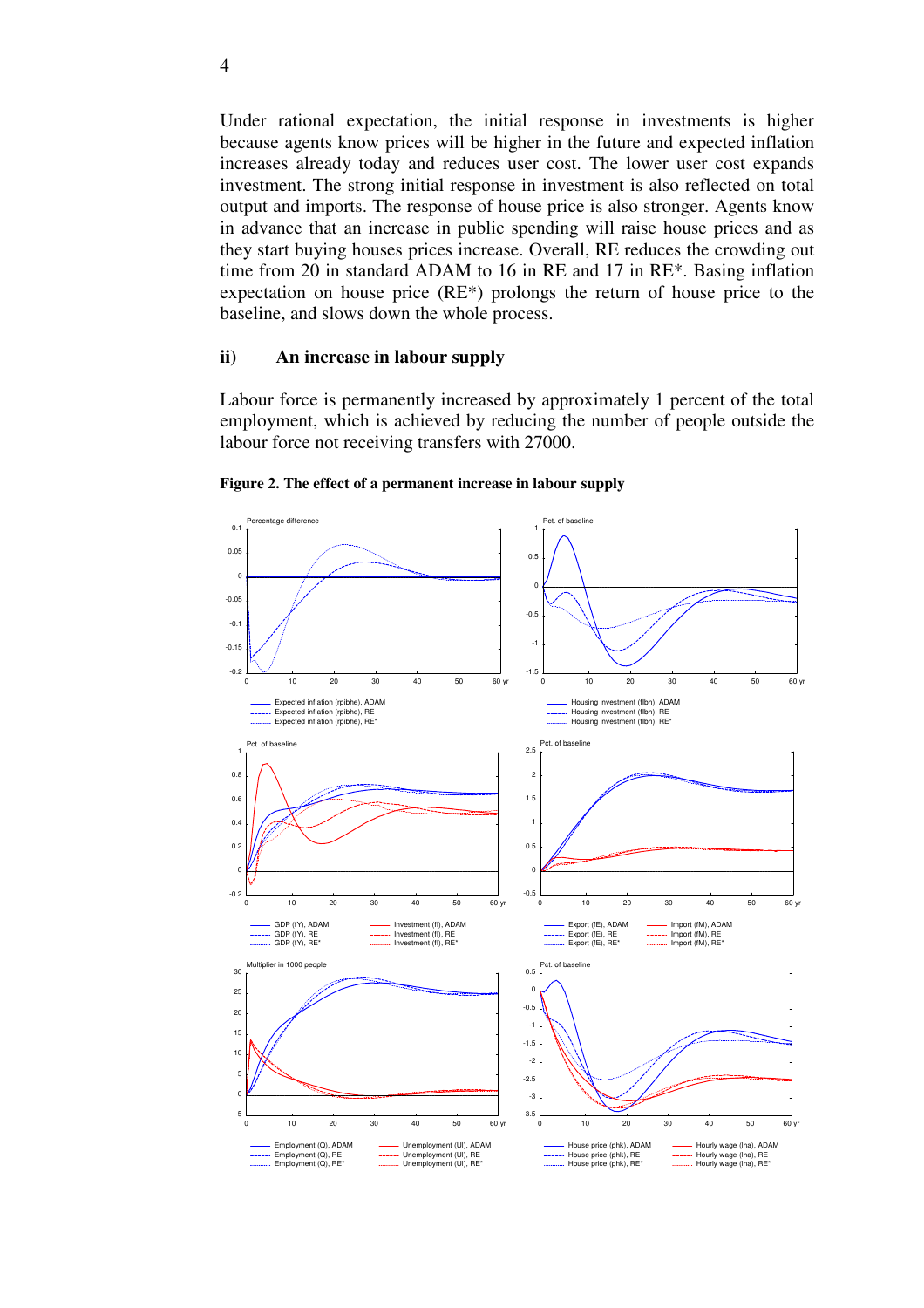The increased labour supply cannot be soaked up automatically and as a result unemployment increases in the short run. The higher unemployment reduces the growth of wages and price. Production and exports expand and gradually pull the extra labour force into employment. Employment increase until the rate of unemployment is back to the baseline.

Unlike the demand side shock, the initial impact on investment under rational expectation is negative, due to largely the negative impact on housing investment. As agents expect prices to fall, user cost increases and investment will be postponed for future periods. The initial impact on investment under exogenous expectation is positive and significantly higher. The initial impact on employment is also higher with exogenous expectation. The role of RE in speeding up short term impacts is counter-productive in supply side shocks, where the first round impact on inflation is negative, but RE does formally reduce the crowding out time from 28 to 22 years. The long term multipliers under RE are no different from standard ADAM, this property is general.

#### **iii) A permanent fall in interest rates**

Both the domestic and foreign interest rates are permanently reduced by 1 percentage point, from 3.5 to 2.5 percent. Investments expand as the cost of capital falls. Investment in housing and house price also increase. The rational expectation creates additional positive impact on investments as agents expect prices to increase in the future, which makes user costs fall today and expand investments. As in the above two cases the long-term impact on unemployment is zero due to the wage-driven crowding out process. Here too, the crowding out time is reduced in RE but not in RE\*. The drop in interest rates has little long-term impact on house price and the RE\* mechanism prolongs the return of house price to its baseline. The initial impact on house price is larger and quickly peaks and starts a downward adjustment process than that of the investment deflator. Hence, when agents base their inflation expectation on house price they revise down their inflation expectation quickly and the impact on expected inflation is already negative in the second year. This will dampen the short-term impact on housing investment and house price.



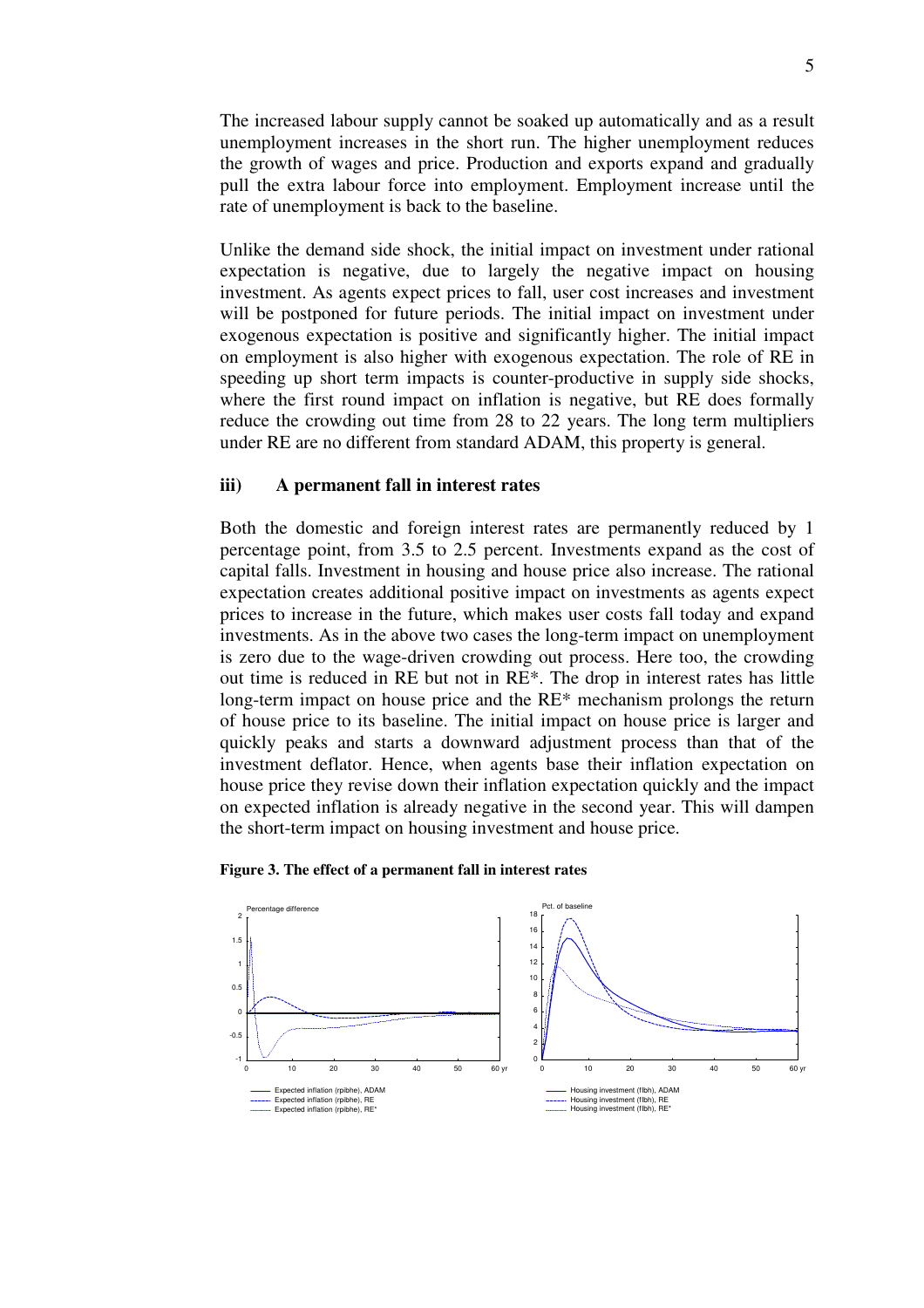

#### **4. Summary**

<u>.</u>

The paper demonstrated the role of rational inflation expectation in ADAM. It is now possible to solve ADAM in Gekko with leaded variables, however, there is still some difficulty – more than one lead is required for the model to converge. To reduce the impact of potential problems it may be an idea to supplement Gekko's Fair-Taylor algorithm with a newton procedure.<sup>1</sup> Using more than one leaded values dampens potential fluctuation, but it can also elongate the crowding out time. Under RE the initial effect on investment and output is pronounced and the crowding out time can also be shortened.

 $<sup>1</sup>$  See e.g. Brayton (2011). Two Practical Algorithms for Solving Rational Expectation Models.</sup> working paper, Federal Reserve Board.